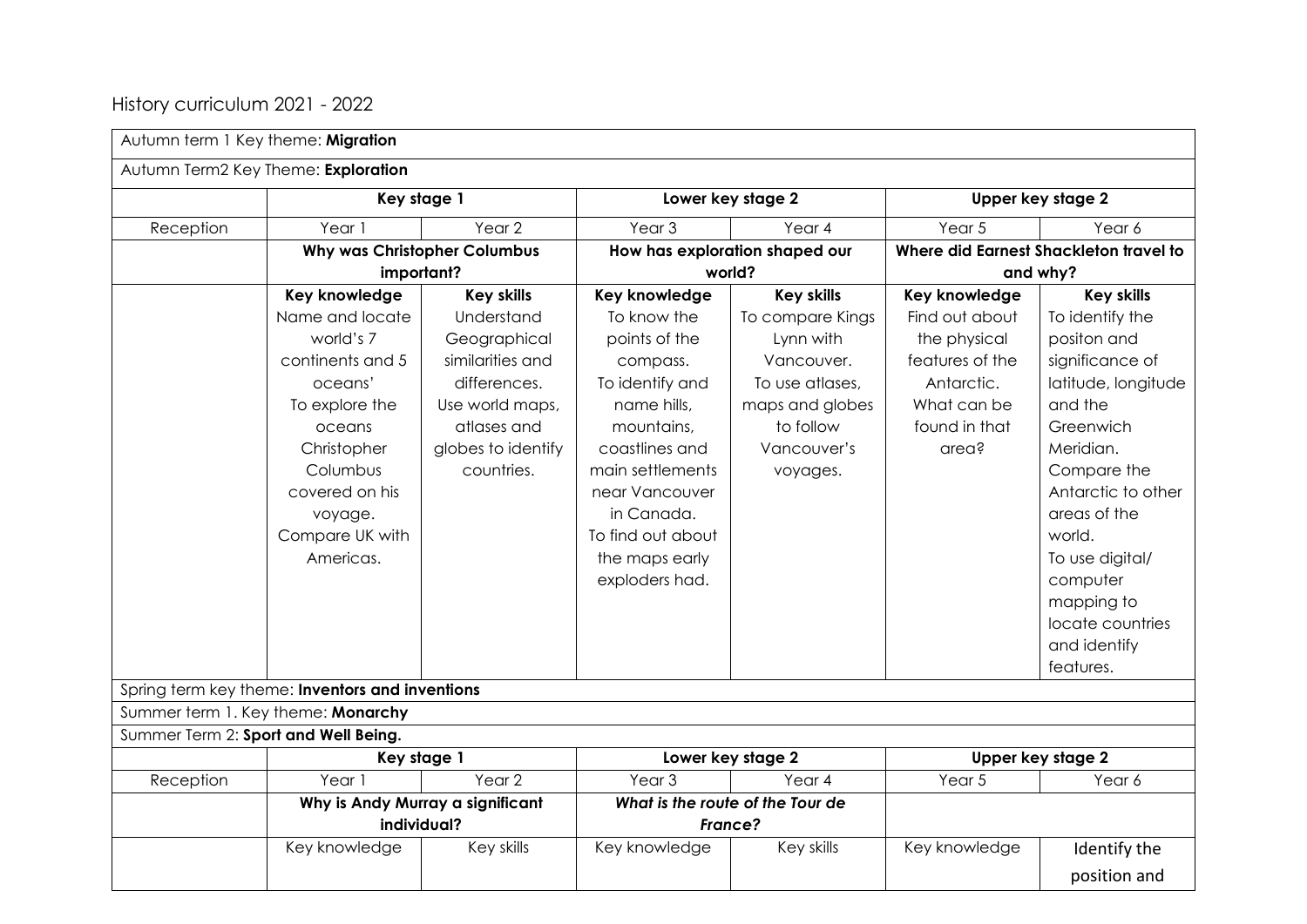|                                     | Learn about Andy                           | Use maps and        | Locate main                           | To use atlases and | Know States of                     | significance of    |
|-------------------------------------|--------------------------------------------|---------------------|---------------------------------------|--------------------|------------------------------------|--------------------|
|                                     | Murray, what he is                         | atlases to identify | countries in                          | digital mapping    | North America.                     | latitude/longitude |
|                                     | famous for, where                          | countries and       | Europe on a map.                      | to locate          | Compare human                      | and the            |
|                                     | he lives and                               | towns in the UK.    | What is the Tour                      | countries.         | and physical                       |                    |
|                                     | where                                      |                     | de France?                            | To identify        | features of                        | Greenwich          |
|                                     | Wimbledon is.                              |                     | Where is the                          | physical           | Louisville and                     | Meridian.          |
|                                     |                                            |                     | route?                                | characteristics of | Rome.                              | Locate key         |
|                                     |                                            |                     | How is the Tour de                    | an area in Europe  | Find out about                     | features of areas. |
|                                     |                                            |                     | France different                      | and to compare     | natural resources                  |                    |
|                                     |                                            |                     | to the Tour de                        | them to an area    | of Italy and                       |                    |
|                                     |                                            |                     | Yorkshire?                            | in Britian.        | America.                           |                    |
| Autumn 1 2022: Transport            |                                            |                     |                                       |                    |                                    |                    |
|                                     | Key stage 1                                |                     | Lower key stage 2                     |                    | Upper key stage 2                  |                    |
| Reception                           | Year 1                                     | Year <sub>2</sub>   | Year <sub>3</sub>                     | Year 4             | Year <sub>5</sub>                  | Year 6             |
|                                     | What transport is the in the local area?   |                     | Can we record local transport on a    |                    | How has transport changed land use |                    |
|                                     |                                            |                     | map?                                  |                    | over time?                         |                    |
|                                     | Key knowledge                              | Key skills          | Key knowledge                         | Key skills         | Key knowledge                      | Key skills         |
|                                     | List different types                       | Use field work to   | How does                              | Use compass        | Comparing                          | Use fieldwork and  |
|                                     | of transport in                            | study the area      | transport differ in                   | points and OS      | different kinds of                 | mapping to         |
|                                     | local area.                                | surrounding the     | the local area?                       | maps to identify   | transport. How                     | observe how trans  |
|                                     | Conduct traffic                            | school.             |                                       | how transport      | has this impacted                  | port has changed   |
|                                     | survey around the                          | Observe Human       |                                       | can be recorded.   | land use?                          | over time.         |
|                                     | school.                                    | Geography in the    |                                       |                    | Effect of trade.                   |                    |
|                                     |                                            | local area.         |                                       |                    |                                    |                    |
| Autumn 2 2022:Peace                 |                                            |                     |                                       |                    |                                    |                    |
|                                     | Spring 2023: Technology and Communication. |                     |                                       |                    |                                    |                    |
| Summer 1 2023: Weather and Climate. |                                            |                     |                                       |                    |                                    |                    |
|                                     | Key stage 1                                |                     | Lower key stage 2                     |                    | Upper key stage 2                  |                    |
| Reception                           | Year 1                                     | Year <sub>2</sub>   | Year <sub>3</sub>                     | Year 4             | Year 5                             | Year 6             |
|                                     | What is the weather like today?            |                     | How do climate zones affect different |                    | How do volcanoes and Earthquakes   |                    |
|                                     |                                            |                     | areas?                                |                    | have an impact on areas where they |                    |
|                                     |                                            |                     |                                       |                    | are?                               |                    |
|                                     | Key knowledge                              | Key skills          | Key knowledge                         | Key skills         | Key knowledge                      | Key skills         |
|                                     | Knowing about                              | Observing and       | Rain forest. Why is                   | Understanding      | Volcanoes, where                   | Using atlases.     |
|                                     | hot and cold                               | recording           | it like it is?                        | climate zones,     | they are. Plate                    | 6 figure grid      |
|                                     | areas in the                               | weather in UK.      | Identify equator N                    | biomes and         | tectonics and ring                 | references.        |
|                                     | world.                                     | Identify            | and S                                 | vegetation belts.  | of fire.                           |                    |
|                                     |                                            | seasonal/daily      | hemispheres and                       | Identify equator   |                                    |                    |